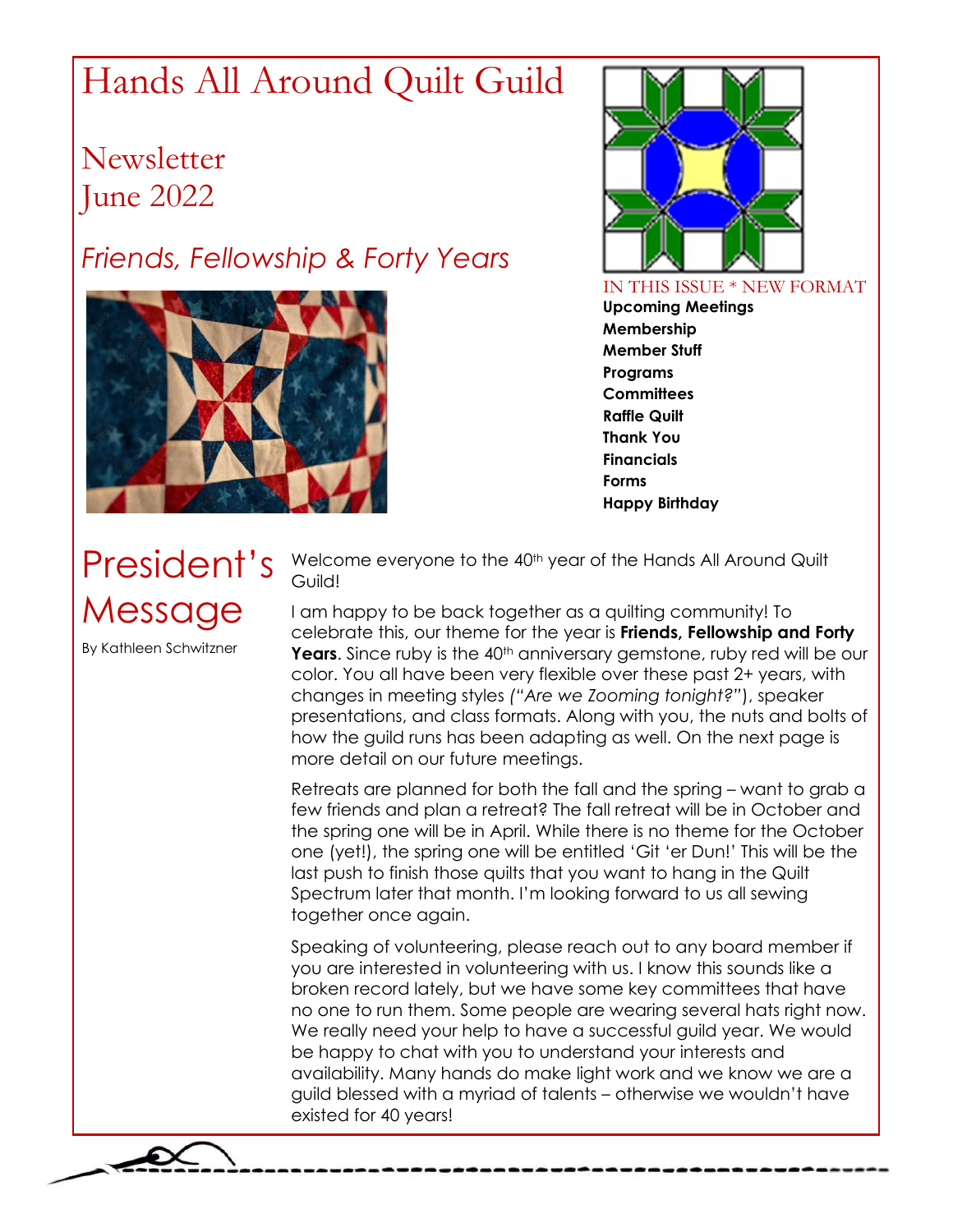## Summer Months

By Kathleen Schwitzner

Something new this year - we will be meeting, albeit more casually, during the summertime months of June, July and August. These will be great opportunities to meet up with friends, make some new ones, share your show & tell, and pay your dues and class fees. Come enjoy some fellowship with us!

We will meet at the Mennonite Church on June 2<sup>nd</sup>. The theme for the June meeting is 'Shop Hop 101' where we'll talk about how to organize your own shop hop. We'll give some tips of what to do and what not to do and where to go. Bring your ideas of where you've gone!



# Whatcha Been Up To?

By Jenny Pettinger



The guild website needs to be updated with quilting accomplishments or honors received by our members.

Please email things that would be of interest along with a photo or two. Or three. [haaqgwebmaster@gmail.com](mailto:haaqgwebmaster@gmail.com)

Anyone who is featured here needs to have indicated on their guild membership form that they will allow having their images on the guild website.

## Joint Board Meeting

By Kathleen Schwitzner

We're looking forward to getting the Board of Directors meeting regularly again. Unfortunately, since some key committees don't have members yet, the joint meeting can't happen until later. The meeting will be announced in the newsletter and on the website once it's been determined.

## Membership

By Pam Riss

Each guild membership year runs from June 1 through May 31. Membership fees are:

| New & Renewing General Members \$35 |      |
|-------------------------------------|------|
| Seniors (65 or better)              | \$30 |
| Juniors (18 and under)              | \$25 |

The membership form is attached to this newsletter.

Membership forms are also available at all guild meetings, and on the guild website under the [Join Us](https://www.haaqg.com/joinus.html) tab.

Instructions on where to send your membership form and check are on the form.

# Calling all Longarmers!

By Jenny Pettinger

We'd like to feature our members who longarm in upcoming newsletters. If you're interested in being included, please email at [haaqgwebmaster@gmail.com.](mailto:haaqgwebmaster@gmail.com)

Anyone who is featured here needs to have indicated on their guild membership form that they will allow having their images published in the newsletter.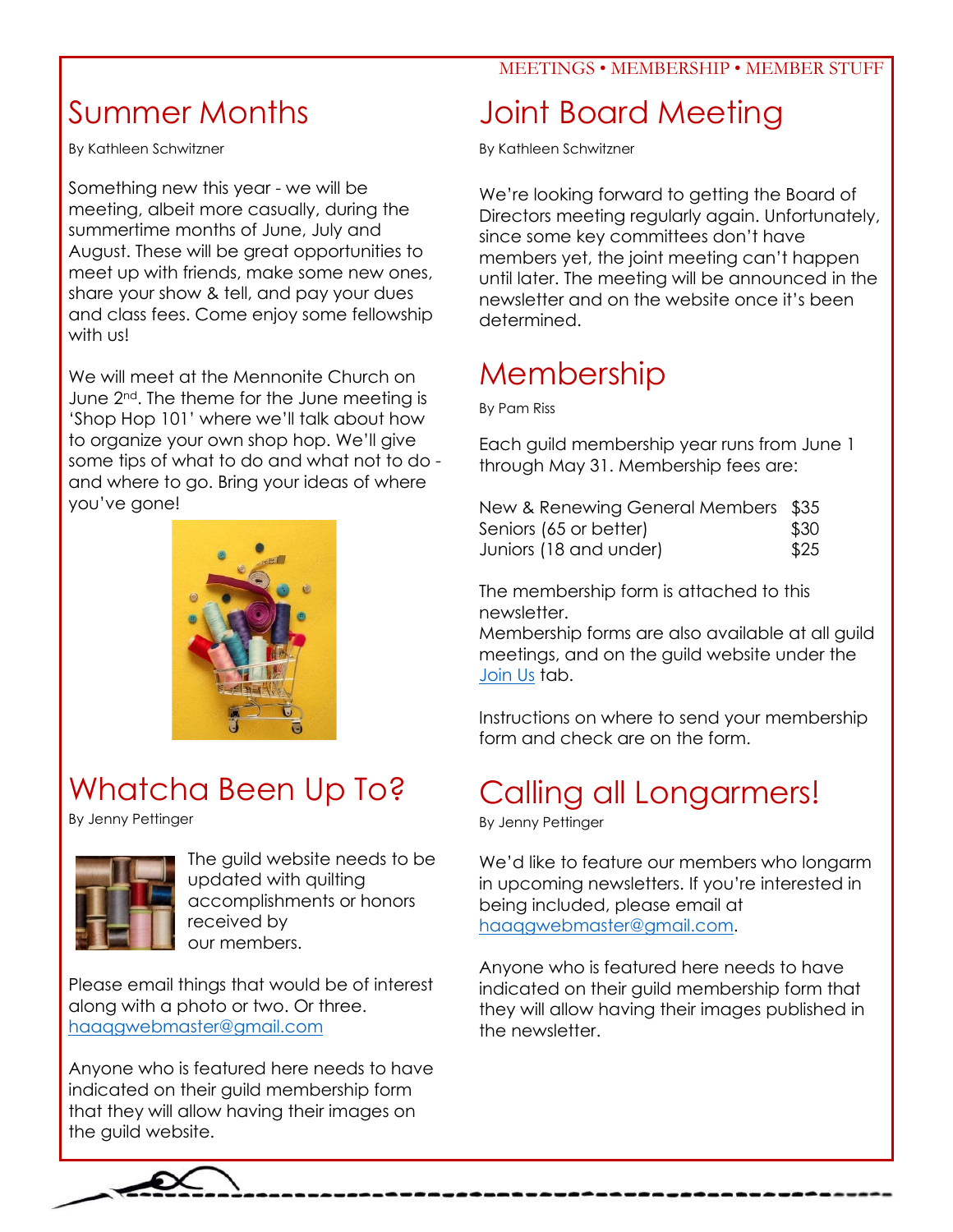# 2022 – 2023 Programs

By Ary Anderson

We now have 3 lecturers and teachers coming in person to our guild in 2022-2023! They are Diane Harris [\(stashbandit.net\)](https://stashbandit.net/), Krista Moser [\(kristamoser.com\)](https://www.kristamoser.com/), and our own Kelly Cummings Cowles [\(kizziebelle.com\)](file:///C:/Users/Jenny/Box%20Sync/0.0%20JENNY%20FILES/0.0%20Quilting%20(jennyp@awana.org)/2_Quilt%20Guild%2022-23/Website/Newsletter_Working%20Files/kizziebelle.com). All classes are \$50 this year for members; \$60 for non-members. When you register for classes, you don't have to pay right away. You have until 60 days before the class to pay. You'll get a reminder email about 65 days before the class. Your spot in the class is guaranteed once payment is received.

From now until the end of June, classes are filled for guild members in the order registrations are received. Registrations received for full classes are placed on a waiting list in the order received.

Registrations for non-members begins on July 1. (This is a change from previous years when nonmembers waited until September.) Registrations for both members and non-members are accepted in the order they're received after July 1.

**DIANE HARRIS November 4, 2022 STRING PIECING November 5, 2022 TANGO** 







**KELLY CUMMINGS COWLES December 2, 2022 & December 3, 2022 HAVE A HEART (Class repeated on Saturday)** 





As a part of your registration fee for Kelly's class, each student will receive a portable design wall to work with while in class – and it's yours to keep!

#### **KRISTA MOSER March 3, 2023 LOLLIPOPS & LICORICE March 4, 2023 TWO SCOOPS**









Krista's students will receive a 50% off promotional code for her .pdf digital patterns. (Students can also opt to get a traditional pattern at full price.)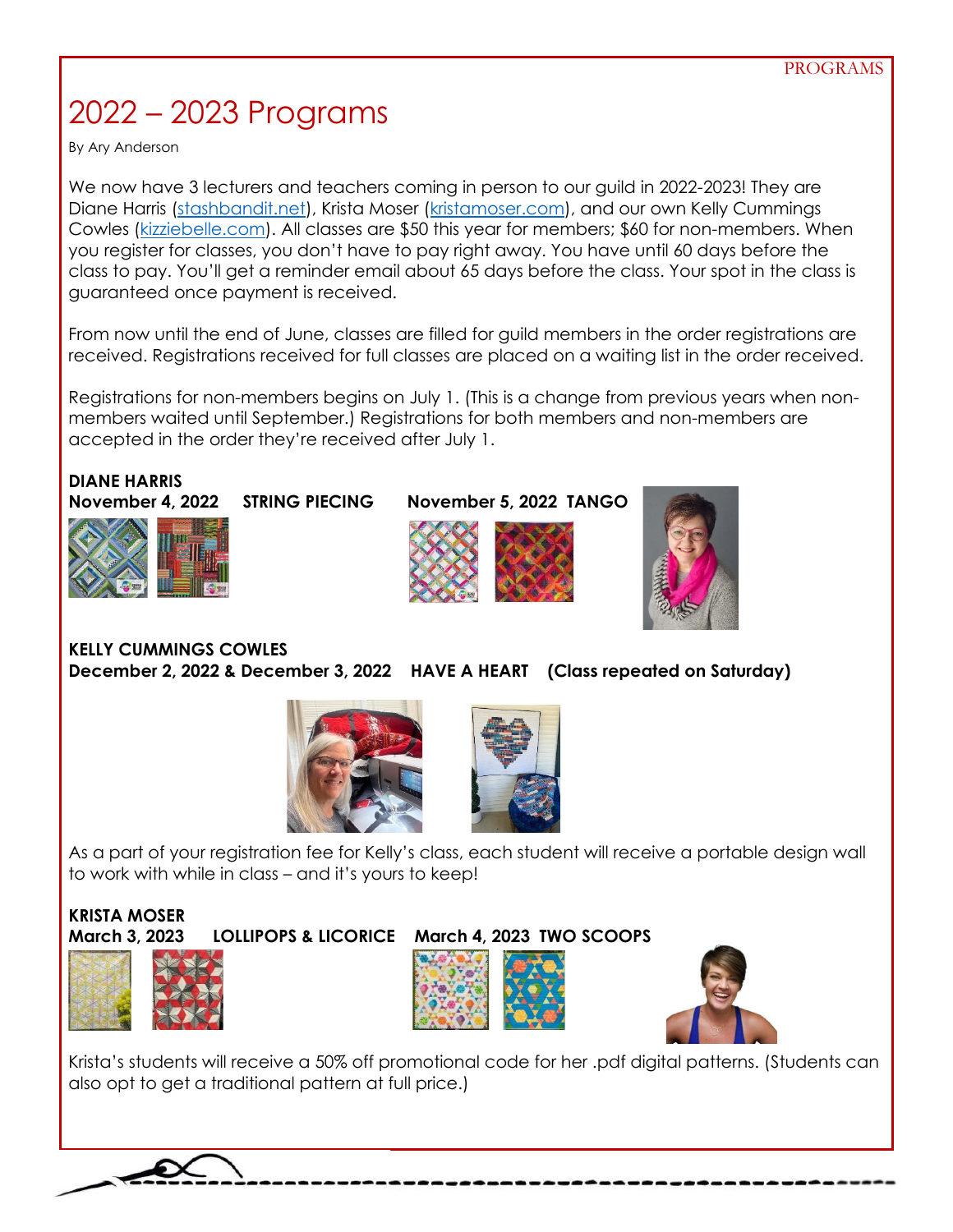#### COMMITTEES • RAFFLE QUILT • THANK YOU

## **Committees**

By Kathleen Schwitzner



Please consider volunteering for any of the following committees. Thanks to those who have already reached out to work on a committee. Truly many hands make light work!

- Door Hostess
- Community Projects
- Programs
- Raffle Quilt
- **Technology**

### Thank You, Stormy!

By Jenny Pettinger



At last month's Salad Supper, Sharon Rhoda presented out-going president Stormy Dawn Helton with her president's blocks that were signed

by members. If you haven't had a chance to sign a block, contact Stormy. Thank you, Stormy, for leading the guild through some challenging pandemic times!

## Raffle Quilt

By Kathleen Schwitzner



Blissful Stars by Needle in a Hayes Stack

We're a bit behind the 8-ball when it comes to the raffle quilt for the 2023 quilt show next April 28 & 29. Because of that, the Raffle Quilt committee will be broken up into several smaller duties.

So, in the interest of time, the quilt will be constructed and quilted by members this summer. The Raffle Quilt committee doesn't need to do any of that.

Then the Raffle Quilt committee can take over, with the duties possibly being split by different teams:

- Creating and packaging tickets; collecting and keeping track of who sold the most, etc.
- Taking quilt around to area quilt guilds to sell tickets
- Taking quilt around to area quilt shops to sell tickets
- Manning the raffle quilt table at the April 2023 quilt show

I know this isn't how the raffle quilt has been handled in the past but it's the best way to get on track for the 2023 show.

Please let us know if you are interested in helping. The raffle quilt is a major fund raiser for the guild.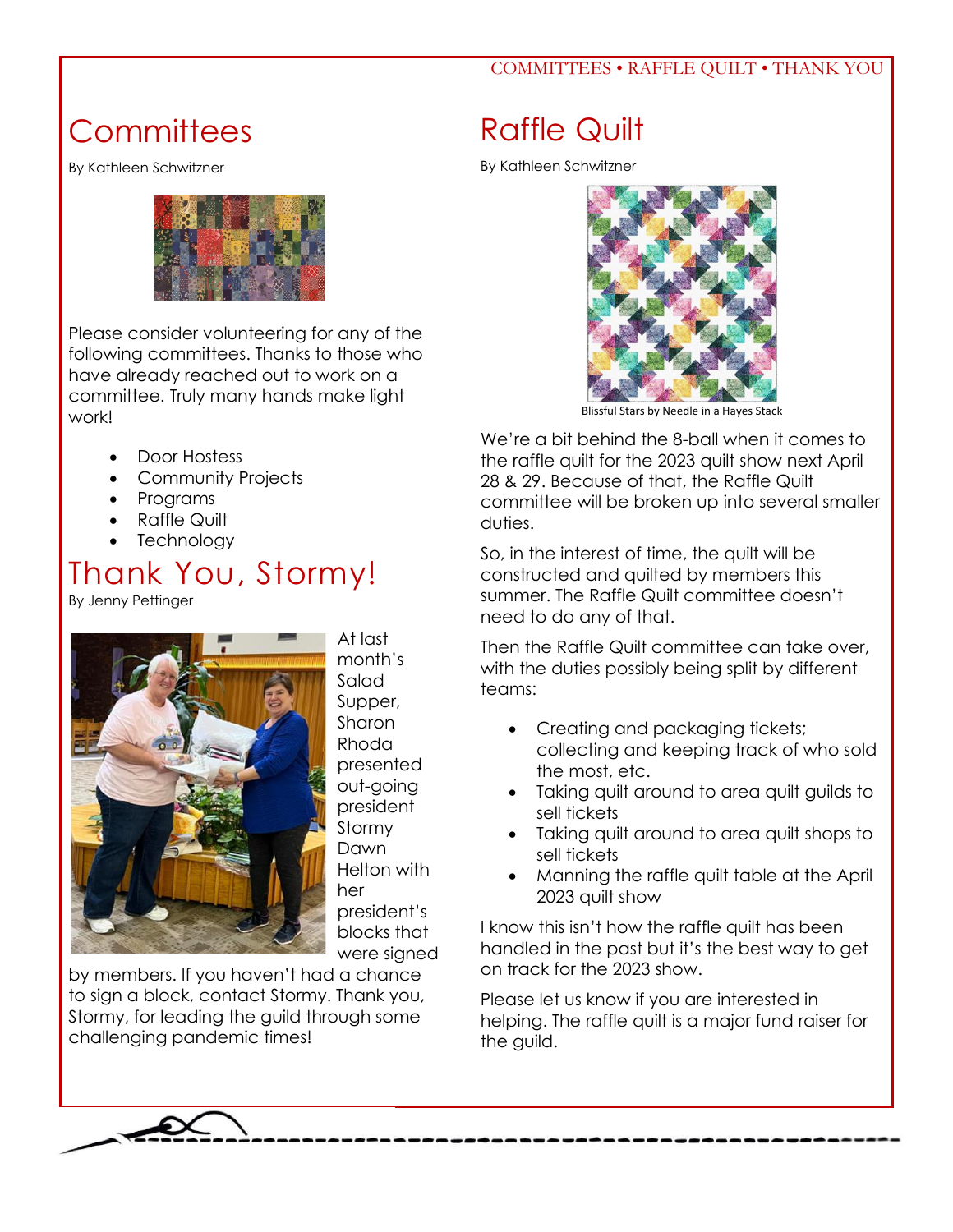#### **Hands All Around Quilt Guild Balance Sheet** As of April 30, 2022

|                                                  | Apr 30, 22   |
|--------------------------------------------------|--------------|
| <b>ASSETS</b>                                    |              |
| <b>Current Assets</b>                            |              |
| <b>Checking/Savings</b>                          |              |
| <b>Busey Bank Checking 0405</b>                  | 5,330.82     |
| <b>Busey Bank Savings 9823</b>                   | 10,073.32    |
| <b>Total Checking/Savings</b>                    | 15,404.14    |
| <b>Other Current Assets</b>                      |              |
| <b>Busey Bank CD 5839</b>                        | 10,000.00    |
| <b>Petty Cash</b>                                | $-2,205.00$  |
| <b>Petty Cash - Quilt Show</b>                   | 2,305.00     |
| <b>Total Other Current Assets</b>                | 10,100.00    |
| <b>Total Current Assets</b>                      | 25,504.14    |
| <b>TOTAL ASSETS</b>                              | 25,504.14    |
| <b>LIABILITIES &amp; EQUITY</b><br><b>Equity</b> |              |
| <b>Opening Balance Equity</b>                    | 35,673.41    |
| <b>Unrestricted Net Assets</b>                   | $-13,853.91$ |
| <b>Net Income</b>                                | 3,684.64     |
| <b>Total Equity</b>                              | 25,504.14    |
| <b>TOTAL LIABILITIES &amp; EQUITY</b>            | 25,504.14    |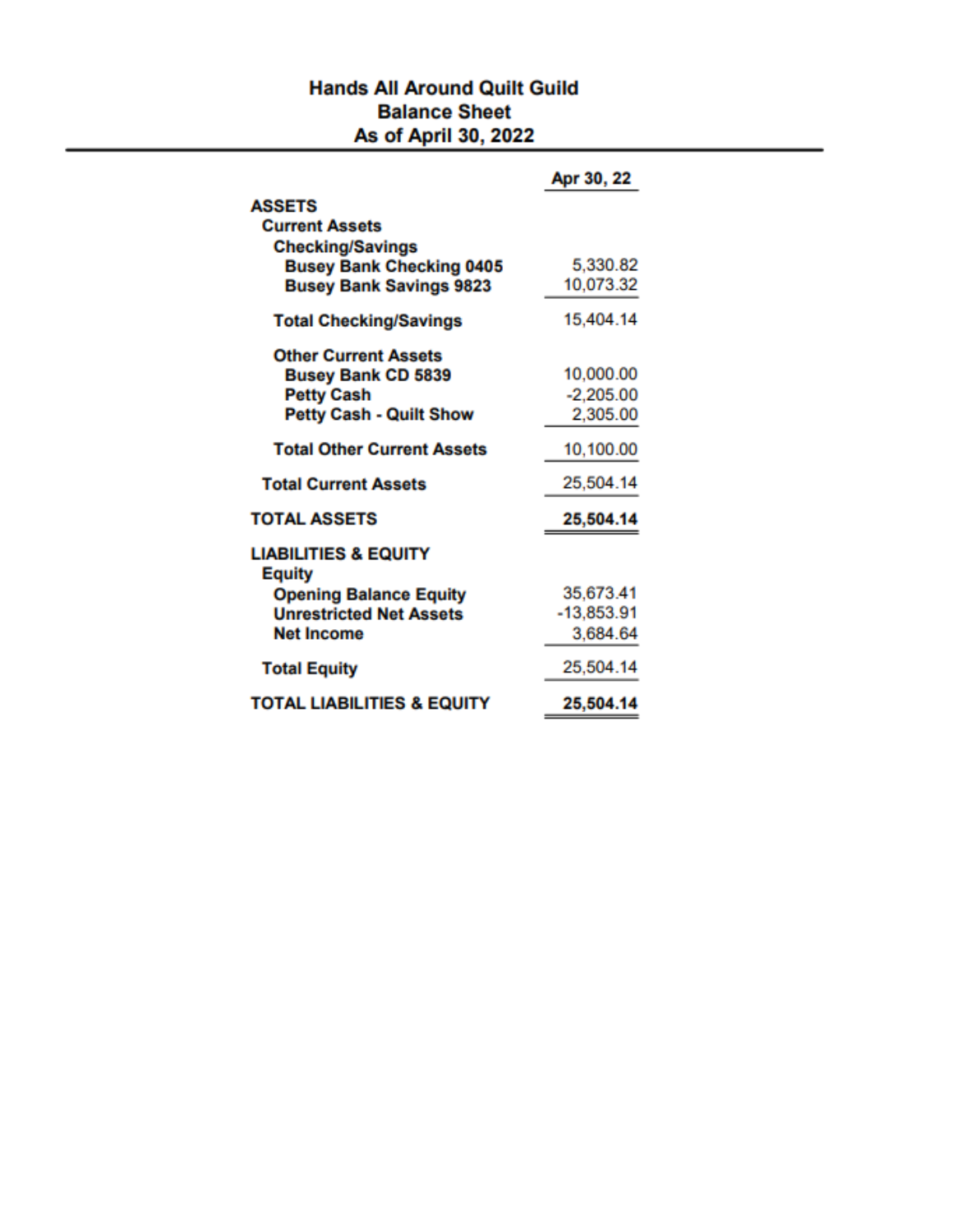### **Hands All Around Quilt Guild YTD Treasurer's Report**<br>April 2022

|                                                           | Apr 22       | Jun '21 - Apr 22 |
|-----------------------------------------------------------|--------------|------------------|
| <b>Ordinary Income/Expense</b>                            |              |                  |
| <b>Income</b>                                             |              |                  |
| <b>COMMUNITY SEWING DONATIONS</b>                         | 0.00         | 20.00            |
| <b>Memorial Gifts Received</b>                            | 0.00         | 180.00           |
| <b>PETTY CASH REDPOSITED</b>                              | 25.08        | 50.08            |
| <b>PROGRAMS 2021-2022</b>                                 |              |                  |
| <b>OCTOBER-JANE SASSMAN</b><br>PROGRAMS 2021-2022 - Other | 0.00<br>0.00 | 815.00           |
|                                                           |              | $-325.00$        |
| <b>Total PROGRAMS 2021-2022</b>                           | 0.00         | 490.00           |
| Quilt Spectrum 2021 Income                                |              |                  |
| <b>ADMISSIONS</b>                                         | 0.00         | 4,652.00         |
| <b>MYSTERY BAGS</b>                                       | 0.00         | 572.00           |
| <b>RAFLE BASKETS</b>                                      | 0.00         | 549.00           |
| <b>SILENT AUCTION BID SALES</b>                           | 0.00         | 1,497.00         |
| <b>SILENT AUCTION CASH SALES</b>                          | 0.00         | 208.00           |
| <b>UNIQUE BOUTIQUE</b>                                    | 0.00         | 1,191.75         |
| <b>Vendor Inome</b>                                       | 0.00         | 2,500.00         |
| <b>Total Quilt Spectrum 2021 Income</b>                   | 0.00         | 11,169.75        |
| <b>RECEIPTS</b>                                           |              |                  |
| Library                                                   | 0.00         | 21.00            |
| <b>Membership Dues</b>                                    | $-20.00$     | 5,620.00         |
| <b>Newsletter</b>                                         | 0.00         | 240.00           |
| <b>Raffle Quilt 2021</b>                                  | 0.00         | 2,740.00         |
| <b>Total RECEIPTS</b>                                     | $-20.00$     | 8,621.00         |
| <b>WORKSOPS</b>                                           | 405.00       | 765.00           |
| <b>Total Income</b>                                       | 410.08       | 21,295.83        |
| <b>Gross Profit</b>                                       | 410.08       | 21,295.83        |
| <b>Expense</b>                                            |              |                  |
| <b>Appreciation Gift</b>                                  | 0.00         | 225.70           |
| <b>Dues and Donations</b>                                 | 0.00         | 50.00            |
| <b>Executive Board</b>                                    |              |                  |
| <b>Bank Service Charge</b>                                | 0.00         | 8.00             |
| <b>Zoom Expense</b>                                       | 64.99        | 714.89           |
| <b>Executive Board - Other</b>                            | 0.00         | 846.76           |
| <b>Total Executive Board</b>                              | 64.99        | 1,569.65         |

Page 1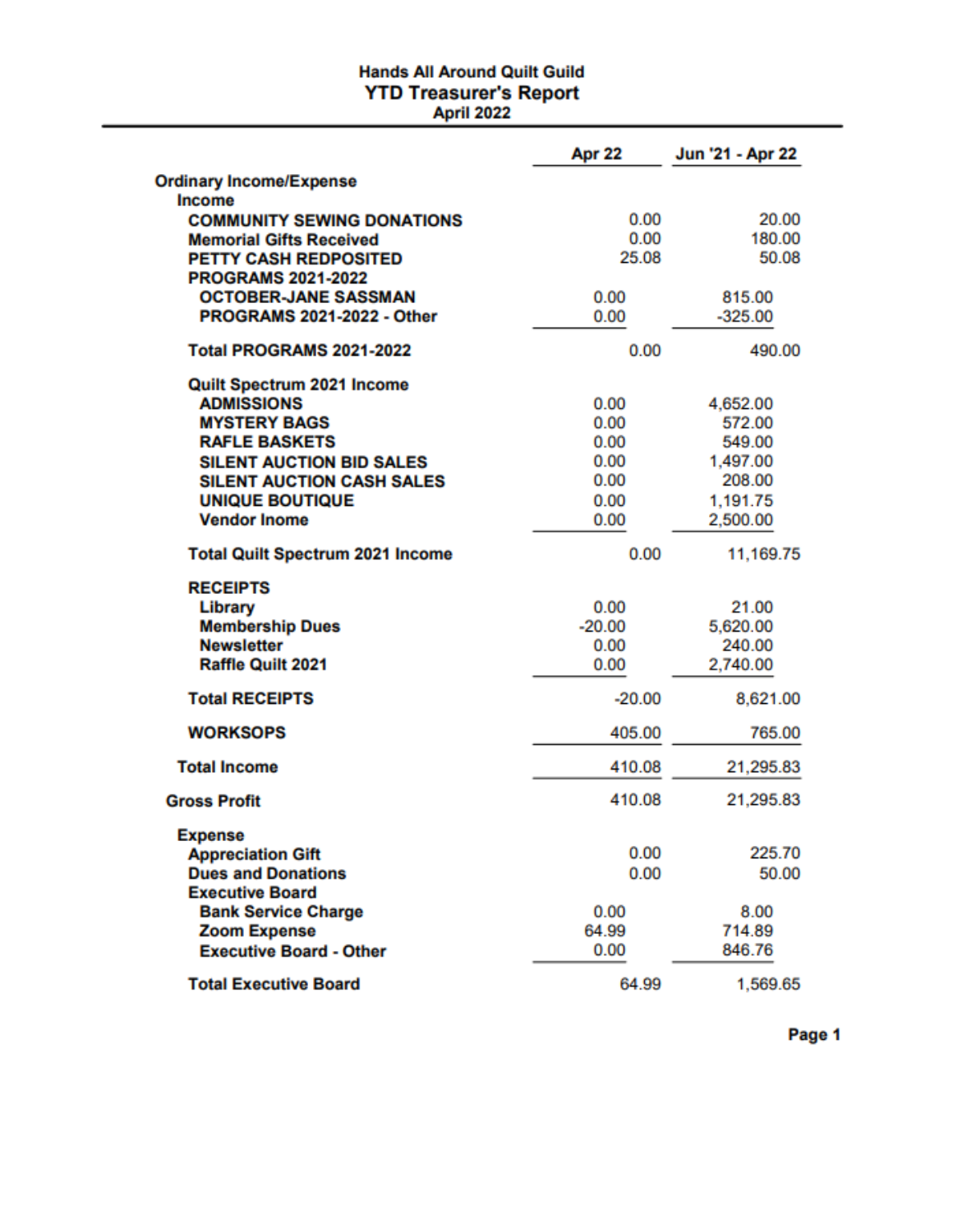### **Hands All Around Quilt Guild YTD Treasurer's Report**<br>April 2022

|                                                    | Apr 22    | Jun '21 - Apr 22 |
|----------------------------------------------------|-----------|------------------|
| <b>Insurance</b>                                   | 0.00      | 1,355.00         |
| <b>Membership Expenses</b>                         | 0.00      | 24.81            |
| <b>Newsletter Expenses</b>                         | 40.53     | 308.33           |
| Programs and Expenses 2021-2022                    |           |                  |
| <b>WORKSHOP</b>                                    | 91.26     | 220.95           |
| Programs and Expenses 2021-2022 - Ot               | 0.00      | 3,996.25         |
| <b>Total Programs and Expenses 2021-2022</b>       | 91.26     | 4,217.20         |
| Quilt Spectrum 2021                                |           |                  |
| <b>EQUIPMENT RENTAL</b>                            | 0.00      | 1,639.00         |
| <b>FACILITY RENT</b>                               | 0.00      | 3,297.76         |
| <b>Insurance</b>                                   | 0.00      | 230.00           |
| <b>PRINTING</b>                                    | 0.00      | 535.45           |
| <b>SUPPLIES</b>                                    | 0.00      | 78.80            |
| Quilt Spectrum 2021 - Other                        | 0.00      | 1,395.31         |
| <b>Total Quilt Spectrum 2021</b>                   | 0.00      | 7,176.32         |
| <b>QUILT SPECTRUM 2023</b><br>Raffle Quilt 2021    | 561.92    | 561.92           |
| <b>PRINTING</b>                                    | 0.00      | 45.48            |
| <b>Total Raffle Quilt 2021</b>                     | 0.00      | 45.48            |
| Rent                                               |           |                  |
| <b>Mennonite Church</b>                            | 200.00    | 1,350.00         |
| <b>Storage Unit</b>                                | 0.00      | 960.00           |
| <b>Total Rent</b>                                  | 200.00    | 2,310.00         |
| <b>Total Expense</b>                               | 958.70    | 17,844.41        |
| <b>Net Ordinary Income</b>                         | -548.62   | 3,451.42         |
| <b>Other Income/Expense</b><br><b>Other Income</b> |           |                  |
| <b>Interest Income</b>                             | 0.00      | 233.22           |
| <b>Total Other Income</b>                          | 0.00      | 233.22           |
| <b>Net Other Income</b>                            | 0.00      | 233.22           |
| <b>Net Income</b>                                  | $-548.62$ | 3,684.64         |

Page 2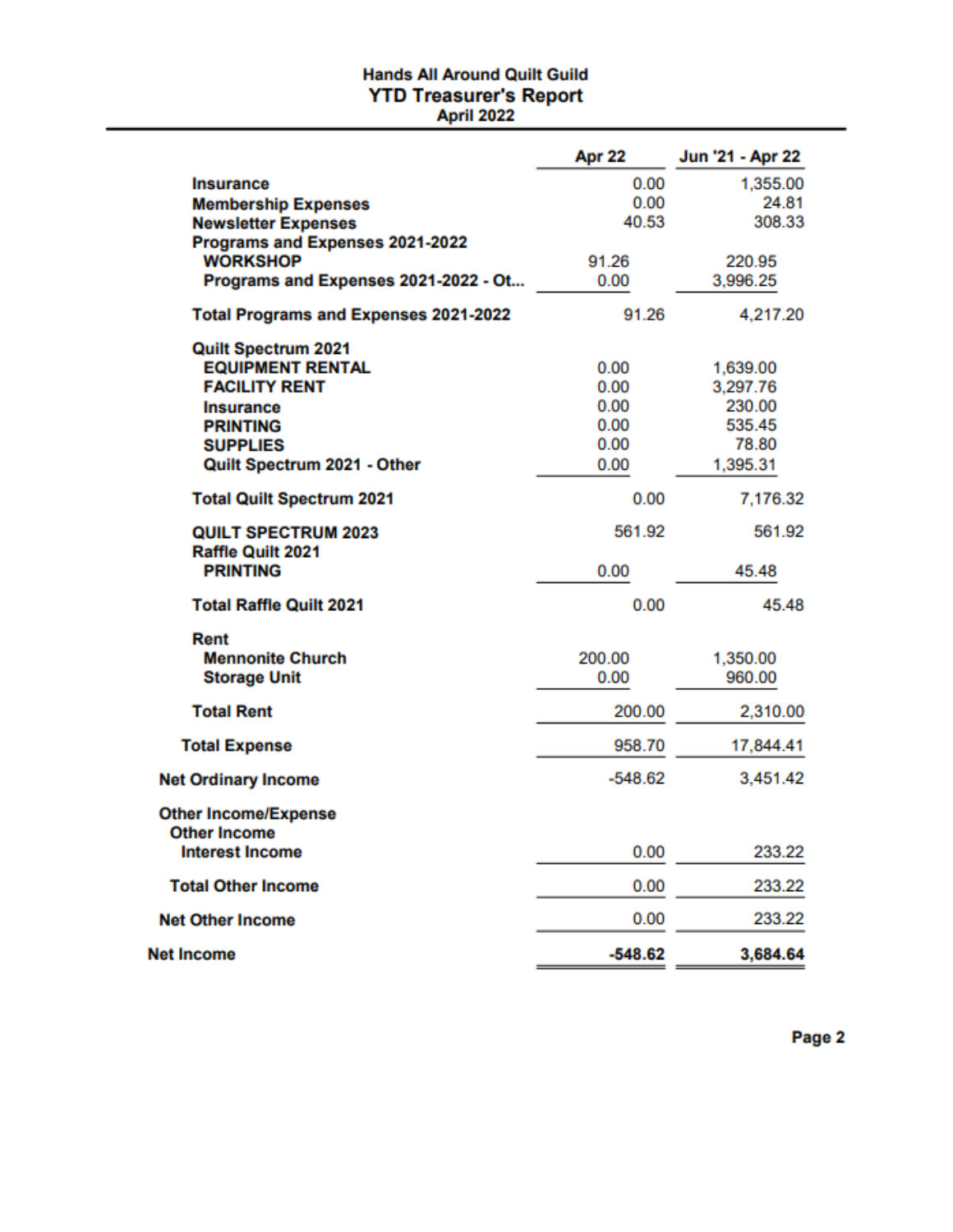#### Hands All Around Quilt Guild 2022-2023 Membership Form

| Name                                                                                                                                      | <b>Birth Month/Day</b>                                                                               |                        |                                                                                           |  |
|-------------------------------------------------------------------------------------------------------------------------------------------|------------------------------------------------------------------------------------------------------|------------------------|-------------------------------------------------------------------------------------------|--|
|                                                                                                                                           |                                                                                                      |                        |                                                                                           |  |
| <b>Street Address</b>                                                                                                                     |                                                                                                      |                        |                                                                                           |  |
| City                                                                                                                                      |                                                                                                      | <b>State</b>           | Zipcode                                                                                   |  |
| <b>Primary Phone</b>                                                                                                                      |                                                                                                      | <b>Secondary Phone</b> |                                                                                           |  |
| <b>Primary Email</b>                                                                                                                      |                                                                                                      |                        |                                                                                           |  |
| Secondary email                                                                                                                           |                                                                                                      |                        |                                                                                           |  |
|                                                                                                                                           |                                                                                                      |                        |                                                                                           |  |
| <b>Membership Type &amp; Dues</b>                                                                                                         |                                                                                                      |                        |                                                                                           |  |
| $\Box$ New member<br>$\Box$ Renewing member                                                                                               | □ General member (\$35)<br>$\Box$ Senior - 65 or better (\$30)<br>$\Box$ Junior - 18 or under (\$25) |                        |                                                                                           |  |
| <b>Newsletter Notification Preference</b>                                                                                                 |                                                                                                      |                        |                                                                                           |  |
| <b>Email/Website Option</b>                                                                                                               |                                                                                                      |                        | <b>Mail Option</b>                                                                        |  |
| □ Send me an email when newsletter is posted to<br>website<br>$\Box$ I will access newsletter from the website.<br>No notification needed |                                                                                                      |                        | Mail newsletter to my home address<br>General member (\$20)<br>□ Senior and Junior (\$20) |  |
| <b>Photography</b>                                                                                                                        |                                                                                                      |                        |                                                                                           |  |
| $\Box$ I DO NOT give HAAQG permission to post or use my image online and in publication.                                                  |                                                                                                      |                        |                                                                                           |  |
| <b>Membership Pin</b>                                                                                                                     |                                                                                                      |                        |                                                                                           |  |
| $\Box$ I would like to purchase a membership pin (\$5)                                                                                    |                                                                                                      |                        |                                                                                           |  |
| <b>Membership Committee Use Only</b>                                                                                                      |                                                                                                      |                        |                                                                                           |  |
| $\Box$ Cash<br>□ Check (Payable to HAAQG) #                                                                                               |                                                                                                      | Date paid              | Total                                                                                     |  |
| Pay your dues at the monthly quilt guild meeting or mail your dues and this form to:                                                      |                                                                                                      |                        |                                                                                           |  |

**HAAQG PO Box 394** Bloomington, IL 61702-0394

4/18/2022